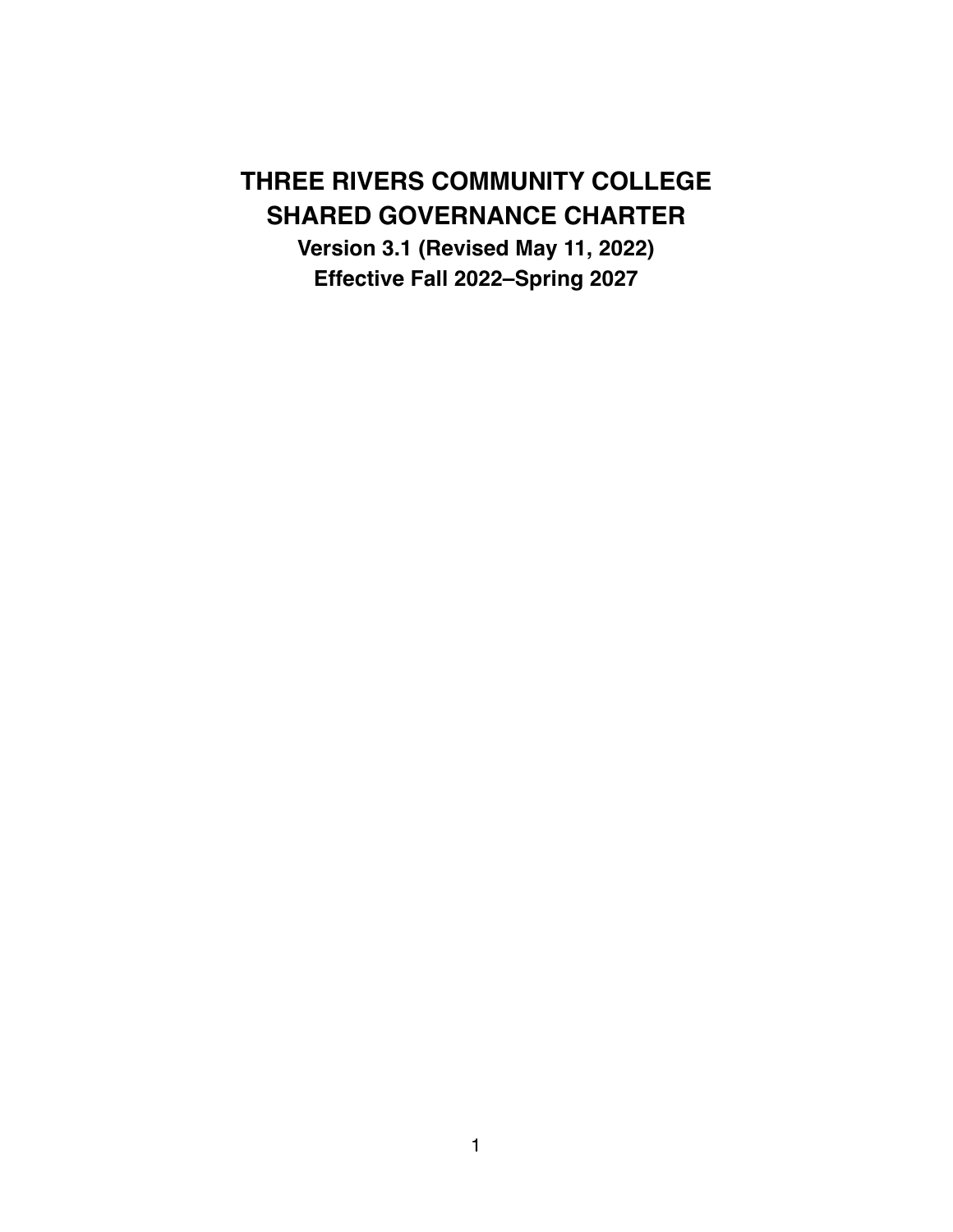## **TABLE OF CONTENTS**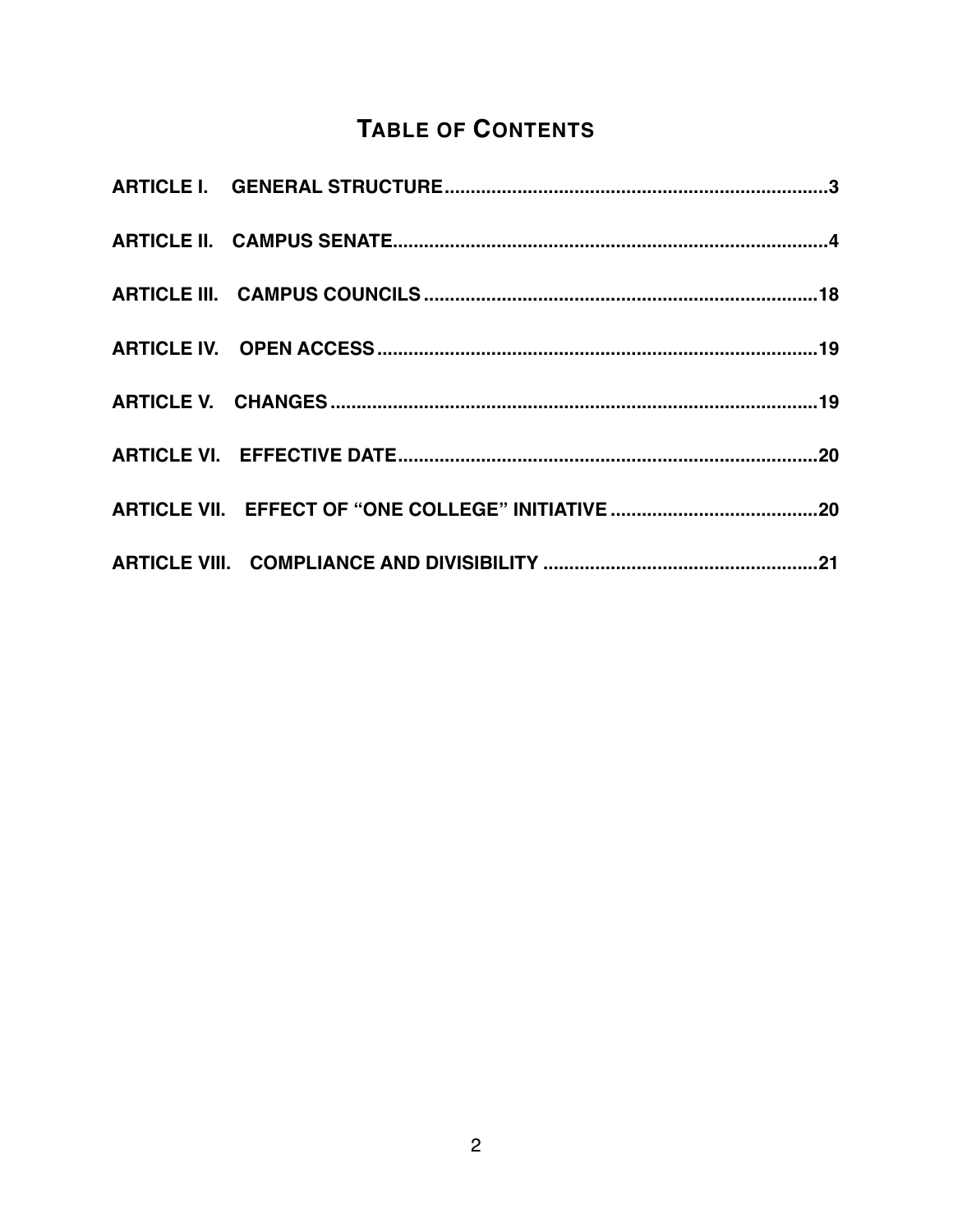## **Article I. GENERAL STRUCTURE**

Section 1.01 Name: The shared governance system at the State of Connecticut Community College Three Rivers Campus is governed by the provisions of this Governance Charter.

Section 1.02 Campus CEO: The Campus Chief Executive Officer bears final authority and responsibility for all campus-level decisions.

Section 1.03 Cabinet: The "Cabinet" is the advisory team that leads and coordinates the administrative day-to-day operation of the college in support of the campus's mission as an educational institution.

Section 1.04 Campus Senate: The Campus Senate is the elective representative body of faculty and staff, which acts as a forum for discussion of policies and making recommendations as provided herein. The Campus Senate addresses educational issues at the campus level, making proposals and/or recommendations to the Campus CEO, Curriculum Congress and/or Connecticut State Community College Senate, as warranted.

Section 1.05 Councils: There shall be two (2) Councils:

- (a) Faculty Council: The Faculty Council consists of all campus faculty members.
- (b) Staff Council: The Staff Council consists of all campus staff members.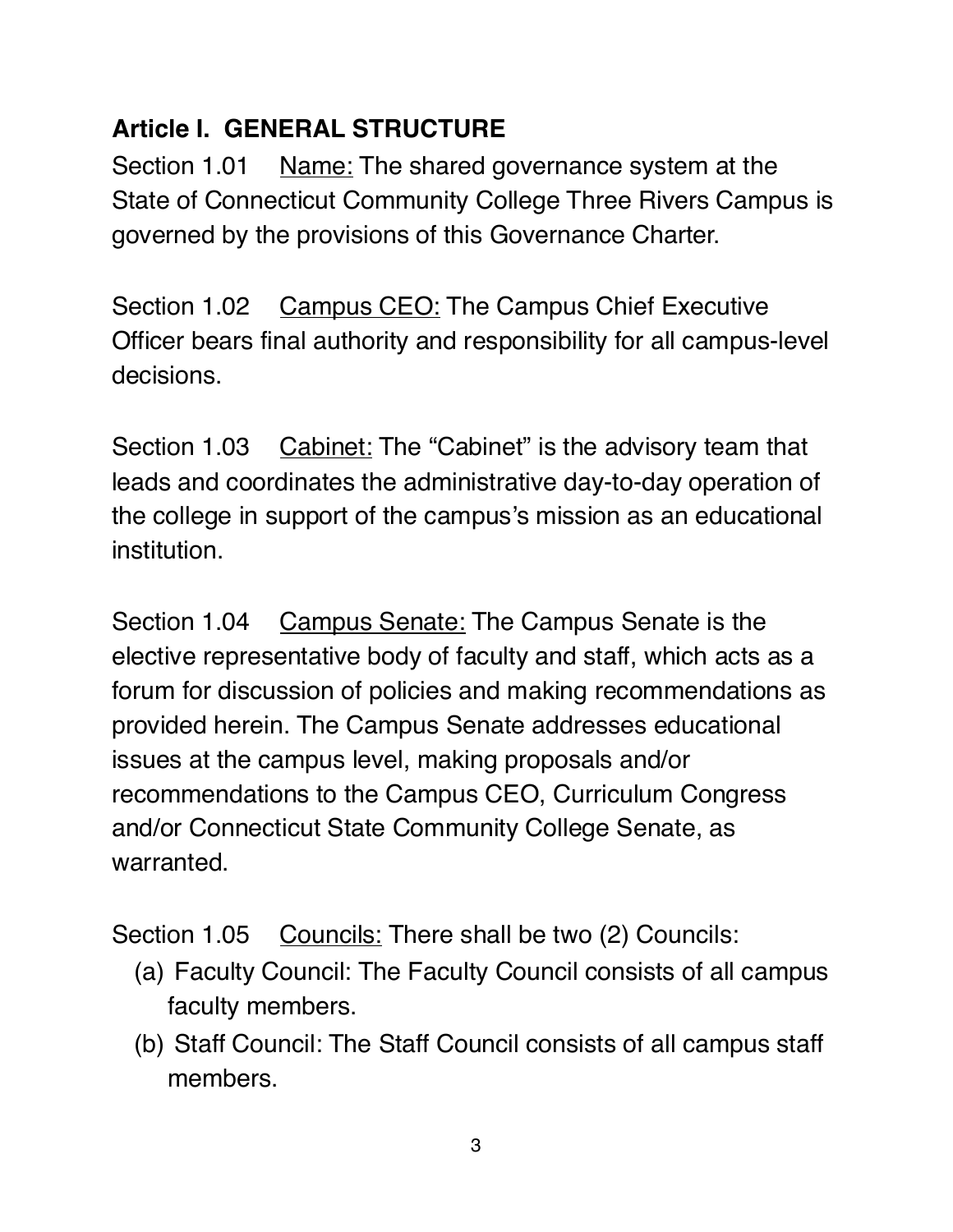Section 1.06 Senate Representation on Cabinet: The President of the Campus Senate serves as a voting member of any regular/emergency meeting of the Cabinet convened by the Campus CEO or his/her authorized representative. The Campus Senate Vice President and Secretary may participate in a nonvoting ex-officio capacity.

Section 1.07 Student Government Representation on Cabinet: The President of the Student Government may attend in a nonvoting ex-officio capacity.

Section 1.08 Caucuses: Each Caucus shall be comprised of the voting members of each respective Administrative Department and/or Academic Department/Learning Discipline. Until Fall 2023, Department Meetings as currently structured shall serve as Caucus meetings. However, conditioned upon and in the event the One College initiative does not encompass campus-level department, program, discipline, or similar meetings, then beginning with the implementation of the One College initiative each non-at-large staff and faculty voting member of the Senate shall convene a Caucus not less often than monthly with their voting constituency.

## **Article II. CAMPUS SENATE**

Section 2.01 Advisory Status: The Campus Senate is advisory to the CSCC Senate, Curriculum Congress, Program/Learning Discipline Groups, and the Campus CEO.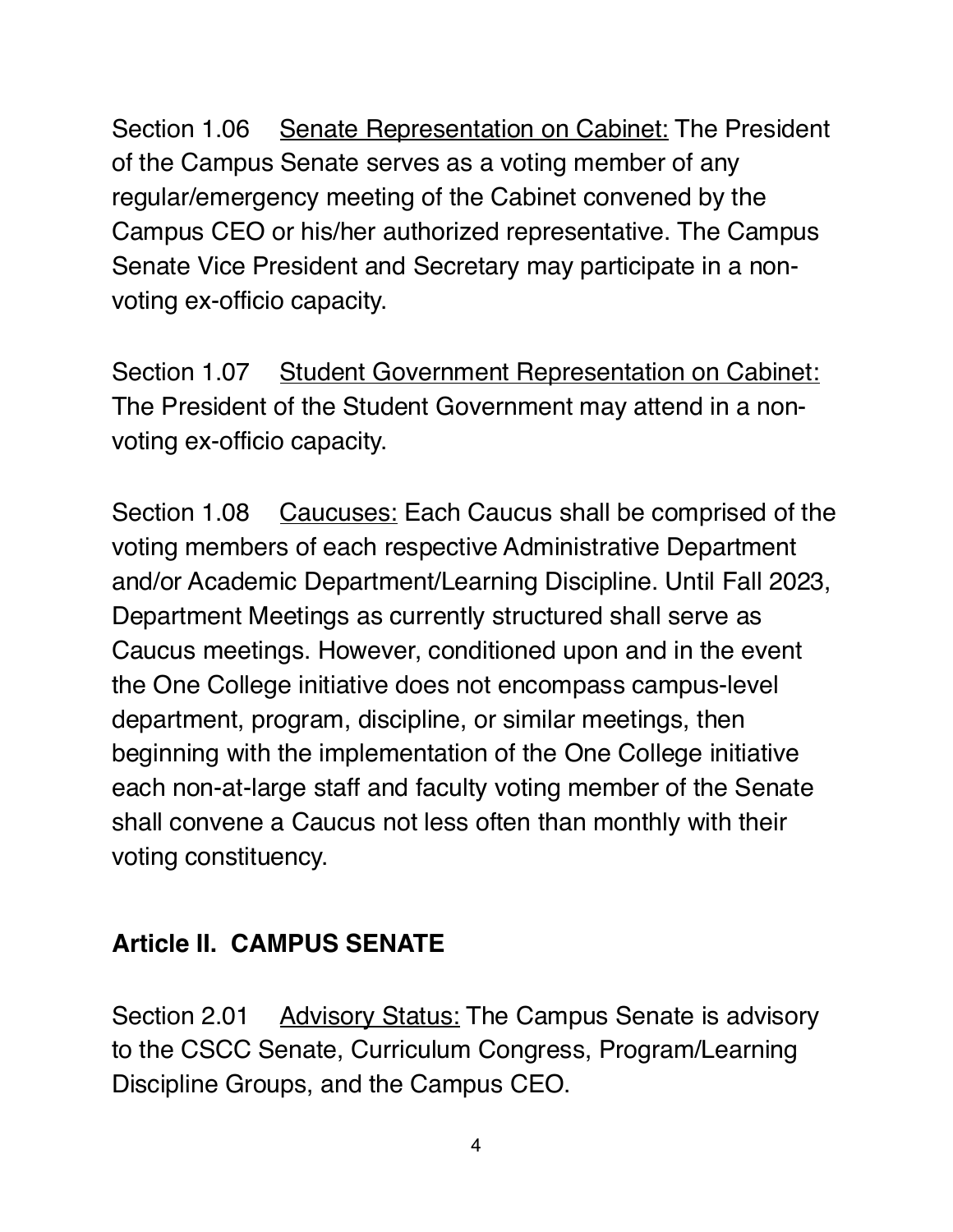- (a) Composition: The Campus Senate consists of the following representatives:
	- *(i) Beginning Fall semester, 2022, one (1) full-time, tenuretrack faculty member drawn from and elected by majority vote of those eligible to vote from those members of each of the following departments:*
		- 1) Business and Technology
	- 2) Nursing and Allied Health
	- 3) Humanities and Social Sciences
	- 4) Math and Science
	- 5) English and Communication
	- 6) At-large Faculty representative elected by a majority of those voting of all full-time tenure track faculty
- *(ii) Conditioned upon implementation of the One College initiative, department members shall be replaced with one (1) full-time, tenure-track faculty member drawn from and elected by majority vote of those eligible to vote from those members of each of the respective Learning Disciplines (or as otherwise determined consistent with Connecticut State Community College policy):*
	- 1) Business and Hospitality (business, accounting, paralegal, business office technology, computer information systems, management information systems, data science, health information management, health information technology, culinary and hospitality)
	- 2) Nursing and Health Careers (nursing and other allied health courses)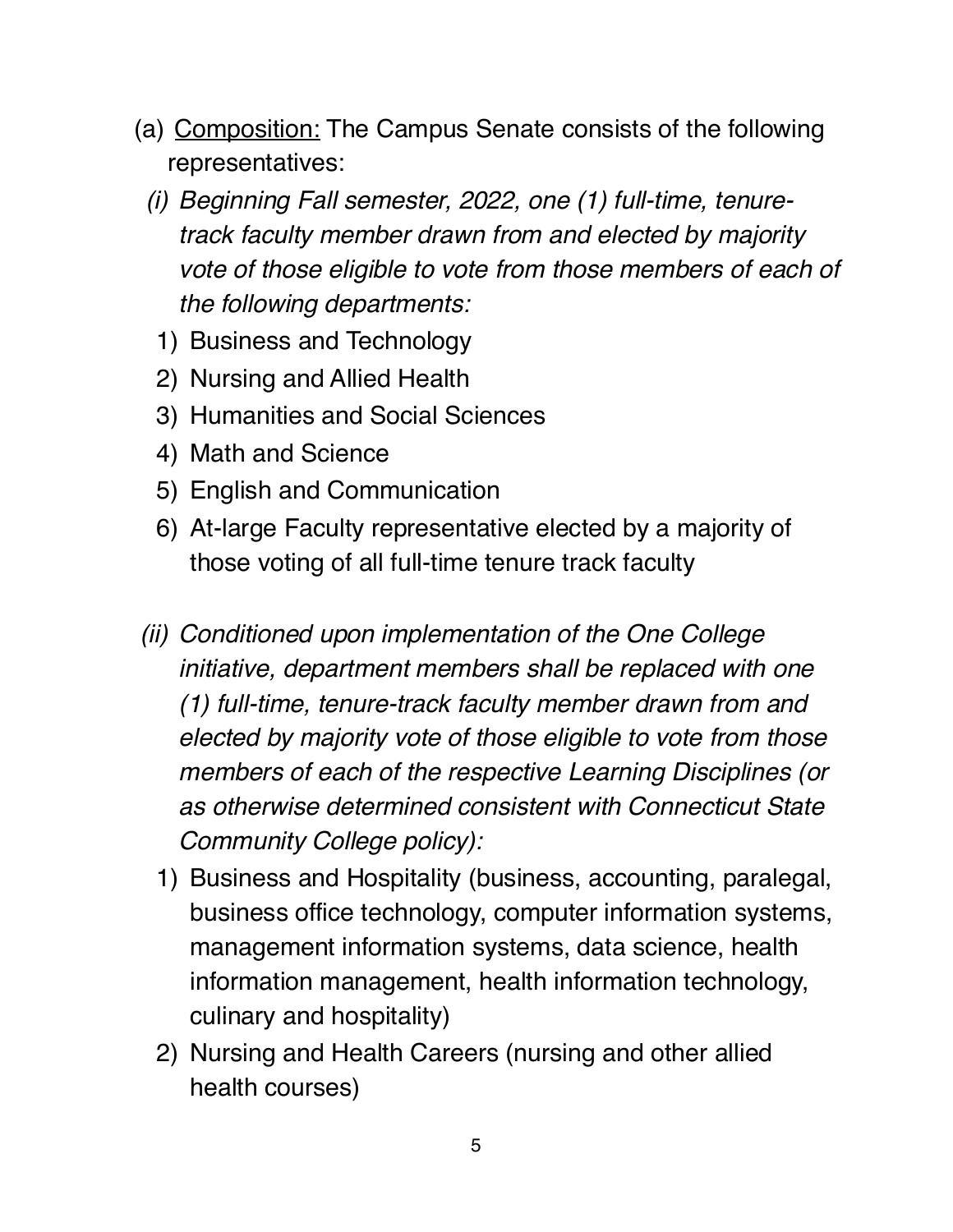- 3) Arts and Humanities (English, communication, ESL, humanities, philosophy, religion, language and cultures, visual arts, digital arts, graphic design, music, photography, theater)
- 4) Engineering and Technology (manufacturing, computer sciences, computer technology, engineering, engineering technology, technology careers, engineering science, technology studies, automotive, railroad, construction management, fire technology, etc.)
- 5) Sciences and Mathematics (biology, biochemistry, astronomy, chemistry, Earth science, environmental science, horticulture, natural resources, geology, physics, mathematics)
- 6) Social and Behavioral Sciences (economics, geography, political science, history, women's studies, Latino studies, psychology, anthropology, sociology, criminal justice, early childhood education, general studies, liberal arts and sciences, college and career success)
- 7) At-large Faculty representative elected by a majority of those voting of all full-time tenure track faculty
- *(iii) One (1) permanent non-managerial full-time staff member drawn from and elected by majority vote by those eligible to vote from members in the Staff Council of each of the following administrative functions:*
	- 1) Finance, Administrative Services, and Facilities
	- 2) Enrollment Management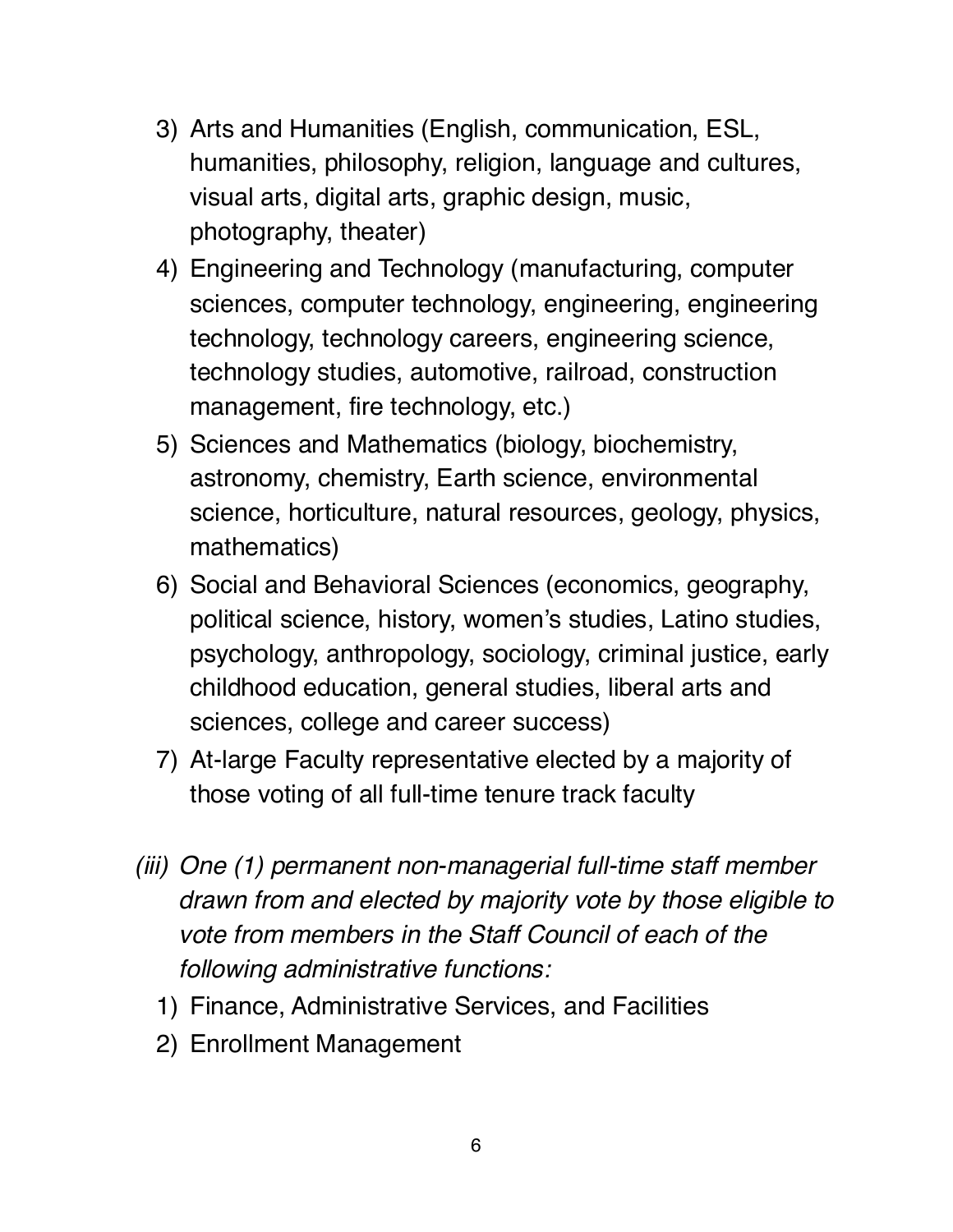- 3) Library Services and all other members of the Staff Council not otherwise represented by subsections 1–2.
- 4) At-large Staff representative elected by a majority of those voting of all on-campus staff.
- *(iv) One (1) member from the Student Government*
- *(v) Two (2) managerial representatives appointed by the Campus CEO and the Chair of the Campus Educational Content Committee with each serving in a non-voting exofficio capacity.*

Section 2.02 Nominations

- (a) Any full-time, tenure-track faculty member may seek election to a faculty seat on the Campus Senate.
- (b) Any full-time, non-managerial staff member may seek election to a staff seat on the Campus Senate.
- (c) Any person eligible to serve on the Campus Senate may self-nominate.
- (d) Any eligible voter may nominate any other eligible voter, but only with the express permission of the person nominated.
- (e) Nominations must be received by the Election Committee not earlier than March 1 nor later than March 31 for that academic year's general election.

Section 2.03 Eligible Voters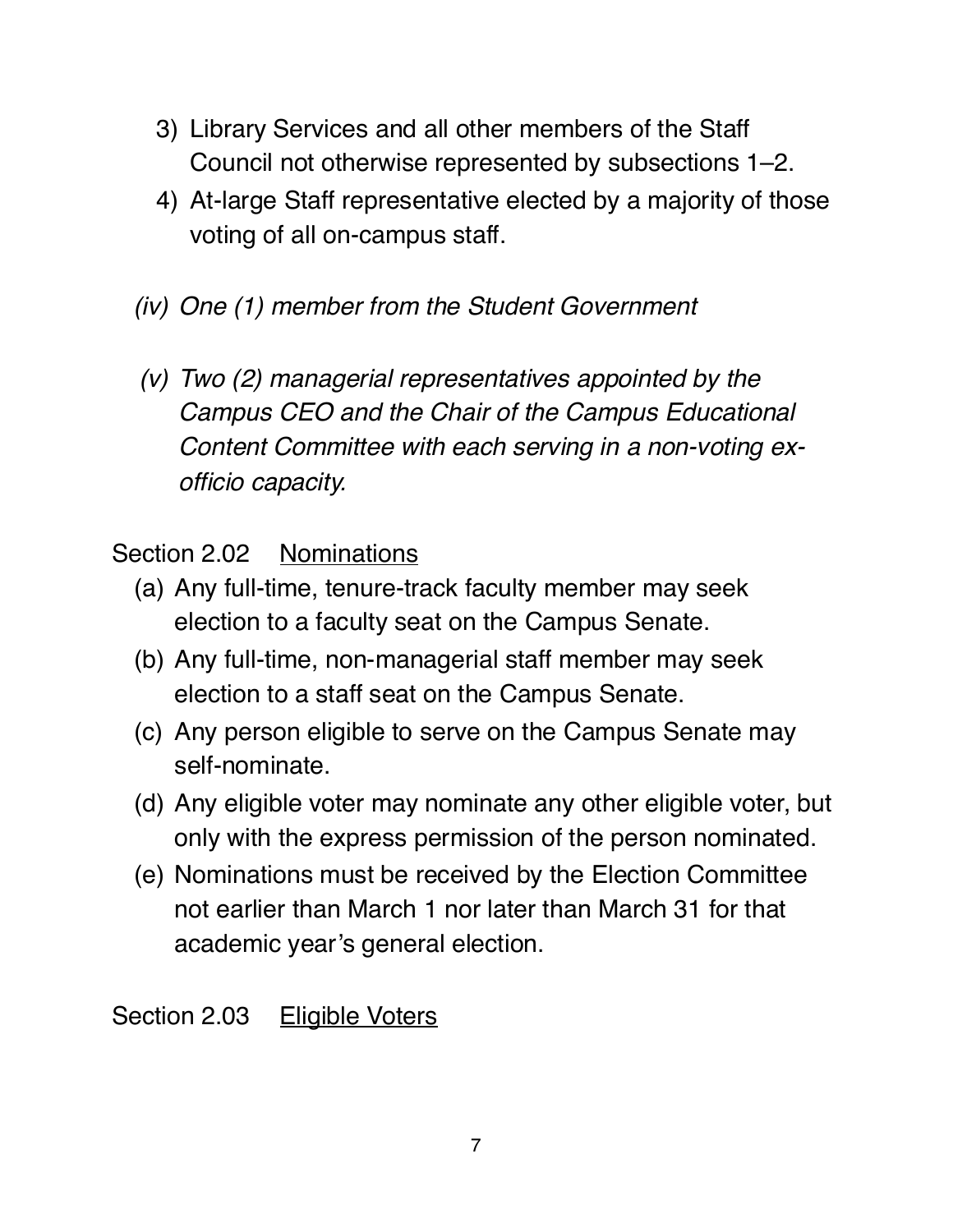- (a) Full-time tenure track faculty members on the date(s) the election is held may vote in the election of faculty seats in the Campus Senate.
- (b) Full-time non-managerial staff members on the date(s) the election is held may vote in the election of staff seats in the Campus Senate.

#### Section 2.04 General Election

- (a) Campus Senate elections are held in May of each academic year for terms beginning with the Fall semester of the following academic year.
- (b) Voting in the May general election of the Campus Senate is by secret ballot.

## Section 2.05 Election Committee

- (a) An ad hoc Election Committee is appointed by the Campus Senate in January of each academic year to oversee the May general elections.
- (b) No candidate for a Congress seat may serve on the ad hoc Election Committee.
- (c) For the first general election held under this Governance Charter, the ad hoc Election Committee is created by the current College Congress and is drawn exclusively from the pools of eligible voters as defined in this Governance Charter.

Section 2.06 Terms, Vacancies, and Removal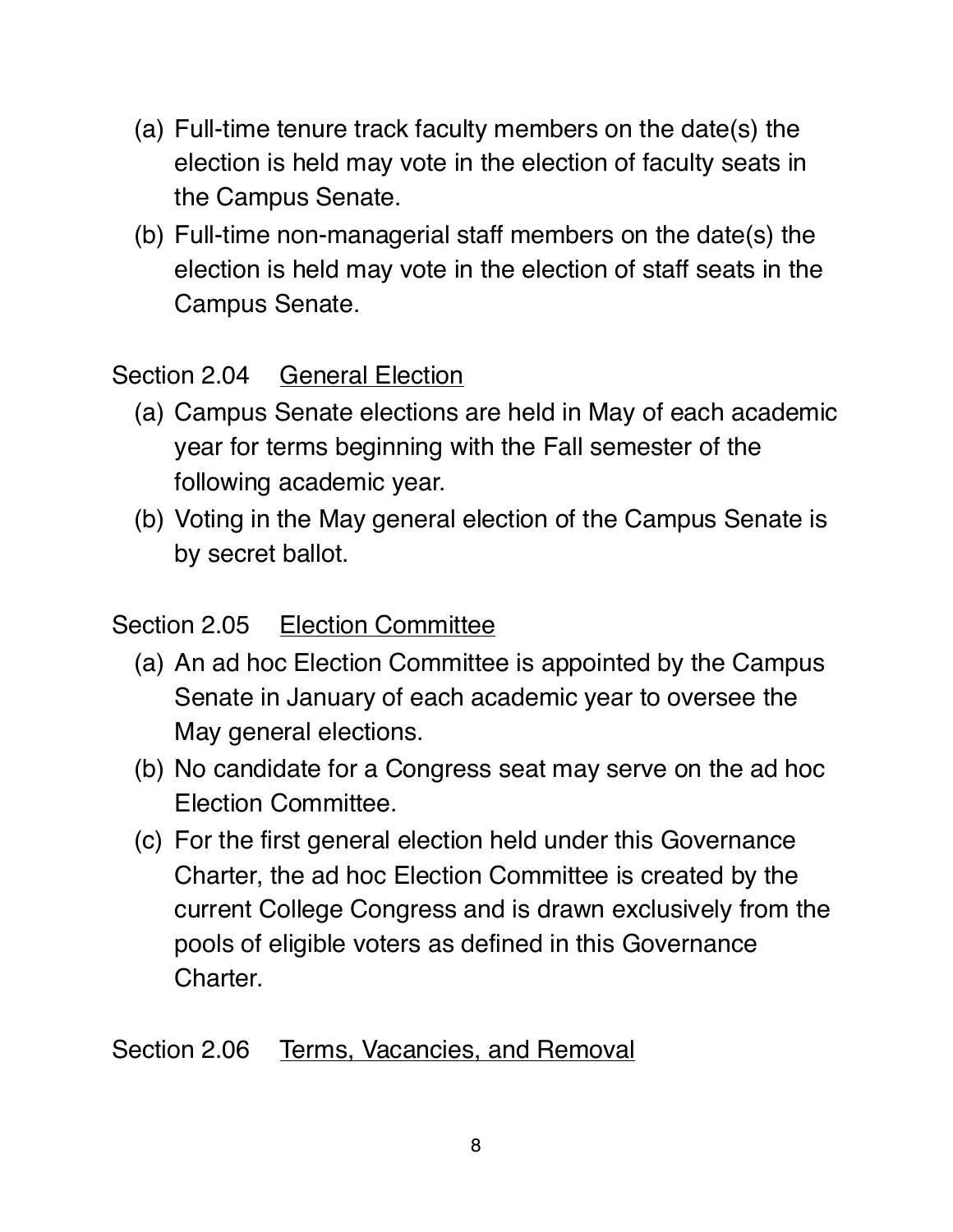- (a) Members of the Campus Senate serve a term of two (2) consecutive academic years.
- (b) No person on the Campus Senate may serve more than two (2) consecutive terms.
- (c) There is no limit to the number of non-consecutive terms a person may serve.
- (d) In the event the general election process fails to fill all available Campus Senate seats, the College CEO fills the vacancies by appointment with each appointee drawn from the population to be represented.
- (e) Seats open for election and whether to be a one (1) or two (2) year term are decided by the Campus Senate or College Congress, as applicable. Service on the College Congress under the former Governance Charter counts and carries forward toward the term limits set forth in this Governance Charter.
- (f) Upon a majority vote of those represented, any Campus Senate representative may be removed from office at any time and for any reason.
- (g) Upon a two-thirds or more majority vote of the Campus Senate voting representatives, a representative may be removed from office at any time for just cause shown.

Section 2.07 Meetings

(a) The Campus Senate meets monthly throughout the academic year and otherwise as needed.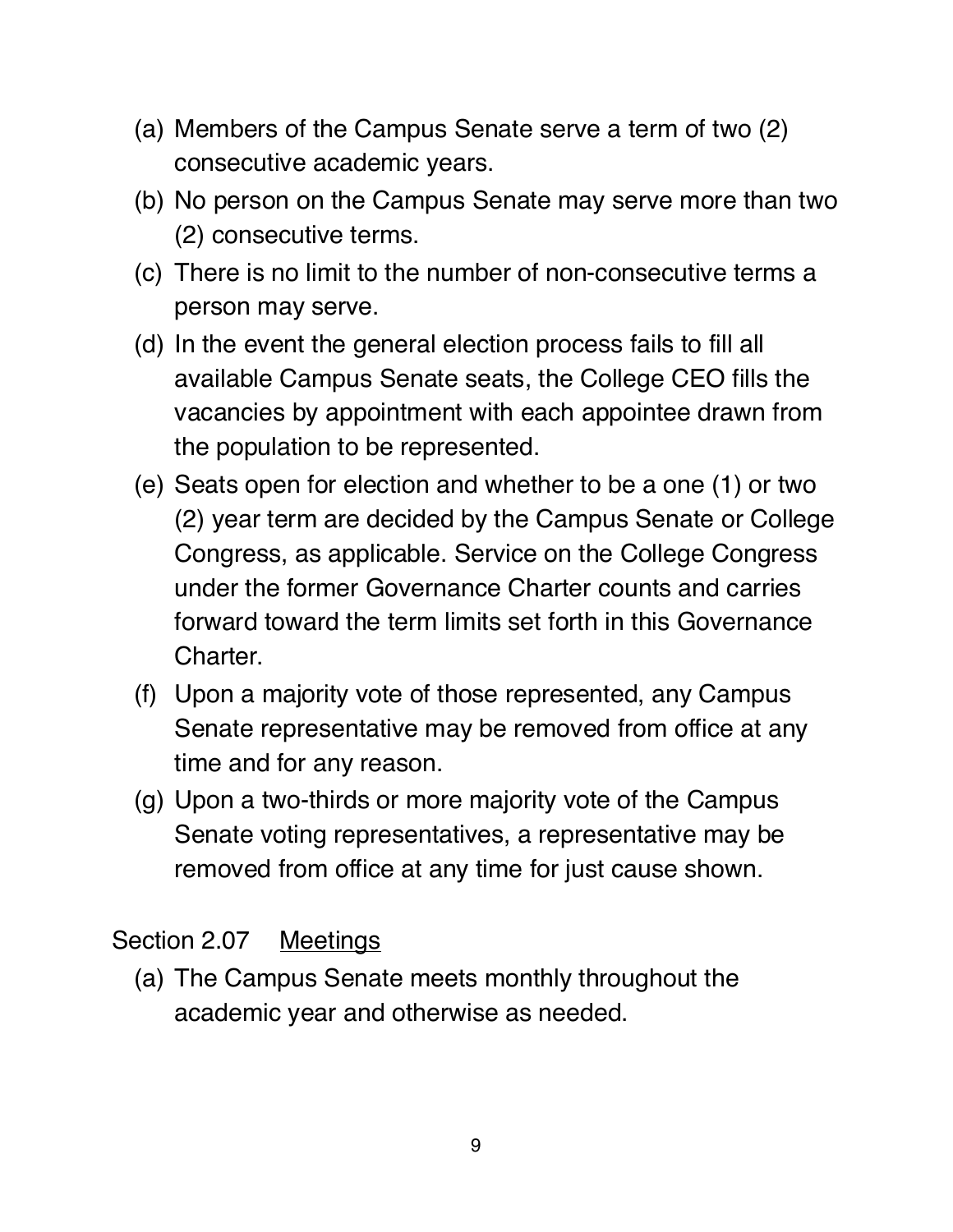- (b) A quorum of a majority voting members of the Campus Senate being present. A quorum count may include the Campus Senate President.
- (c) A special meeting of the Campus Senate may be convened by any of the following:
- *(i) College CEO*
- *(ii) Campus Senate President*
- *(iii) Advance approval of not less than a majority of Campus Senate representatives eligible to vote.*
- (d) Campus Senate meetings are chaired by the Campus Senate President (or Vice President in the President's absence) who acts as a non-voting member of the Senate, except that once a vote is tallied and the proposal received one vote short of a majority, he/she may, at his/her sole discretion, cast a deciding vote.
- (e) Meetings are conducted consistent with the principles and practices of Robert's Rules of Order then in effect, except that in the event of a conflict with this Governance Charter, the Charter prevails.
- (f) The Campus Senate Vice President interprets Robert's Rules of Order and this Governance Charter with his/her decision being final and binding on all parties.
- (g) A meeting agenda is made available by the Congress Secretary to the campus community not less than three (3) calendar days before a regular Campus Senate meeting and as practicable before any special meeting of the Senate.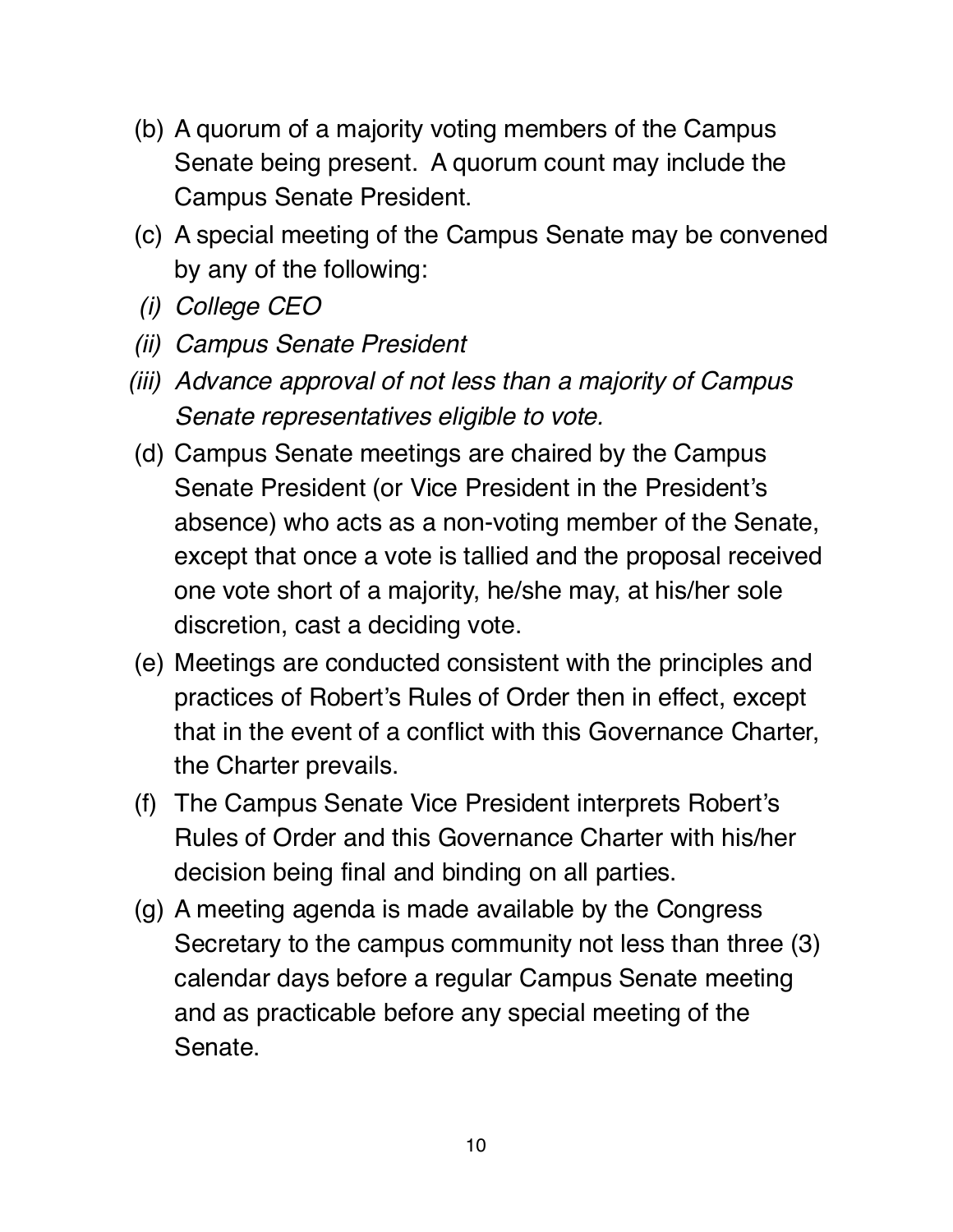(h) Detailed summary minutes of each meeting of the Campus Senate are kept by the Secretary (or his/her designee) and made available to the campus community in a timely fashion.

## Section 2.08 Campus Senate Officers

- (a) As soon as practicable after completion of the General Election each academic year, the newly elected Campus Senate meets and elects a President, Vice President, and Secretary from the ranks of the Campus Senate to serve in the coming academic year.
- (b) Each officer serves a one-year term.
- (c) An officer may be removed at any time by a two-thirds majority of the Campus Senate voting members and for just cause shown.

## Section 2.09 Campus Senate Votes

- (a) Any action and/or recommendation of the Campus Senate requires, at a minimum, a majority vote consisting of Campus Senate representatives eligible to vote.
- (b) Voting in the Campus Senate is by a show of hands except when the Senate President or a majority of the Senate may call for a secret ballot.
- (c) The identity of a person making a motion, seconding the motion, and the numerical result of every vote of the Campus Senate is recorded in the meeting minutes.

Section 2.10 Proposals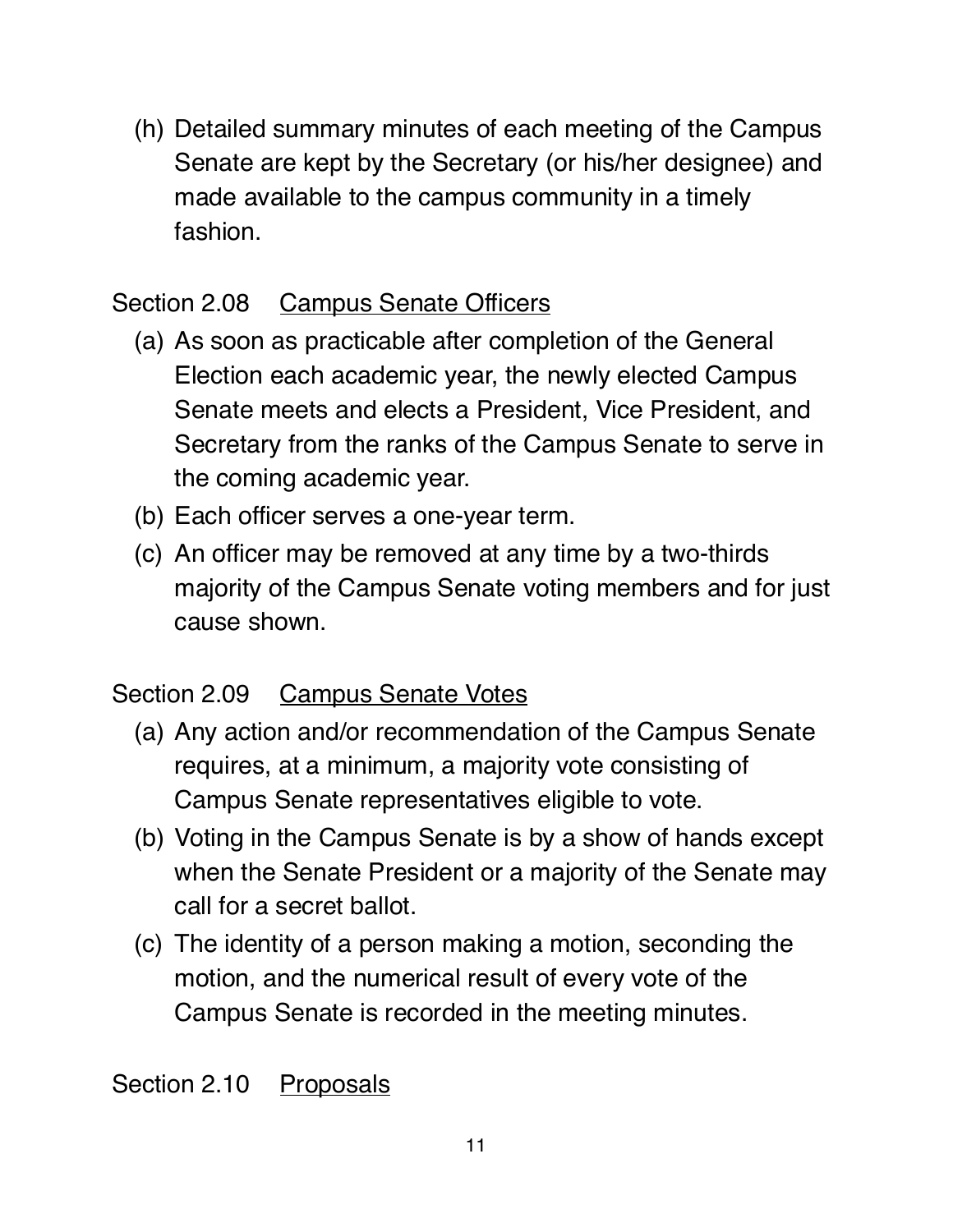- (a) For purposes of this Governance Charter, the term "proposal" includes matters categorized as follows:
	- *(i) Those reasonably expected to result in some immediate recommendation and/or other action ("Action Items"),*
- *(ii) Those matters that may need additional discussion before the Senate makes a recommendation and/or takes other action ("Discussion Items"),*
- *(iii) Those matters provided for information purposes only ("Information Only Items").*
- (b) The Campus Senate President and/or any current voting member(s) of the Campus Senate may submit proposal(s) for consideration.
- (c) Proposals must be made in a form acceptable to the Campus Senate and delivered to the Campus Senate Vice President.
- (d) Proposals must be submitted not less than seven (7) calendar days nor more than thirty (30) calendar days before the next regularly scheduled meeting of the Campus Senate.
- (e) Upon receipt of proposal(s), the Vice President forwards them in a timely manner to both the Senate President and Secretary for consideration for inclusion on the agenda for the full Senate.
- (f) The decision of the Campus Senate officers is communicated promptly to the proposal's author(s).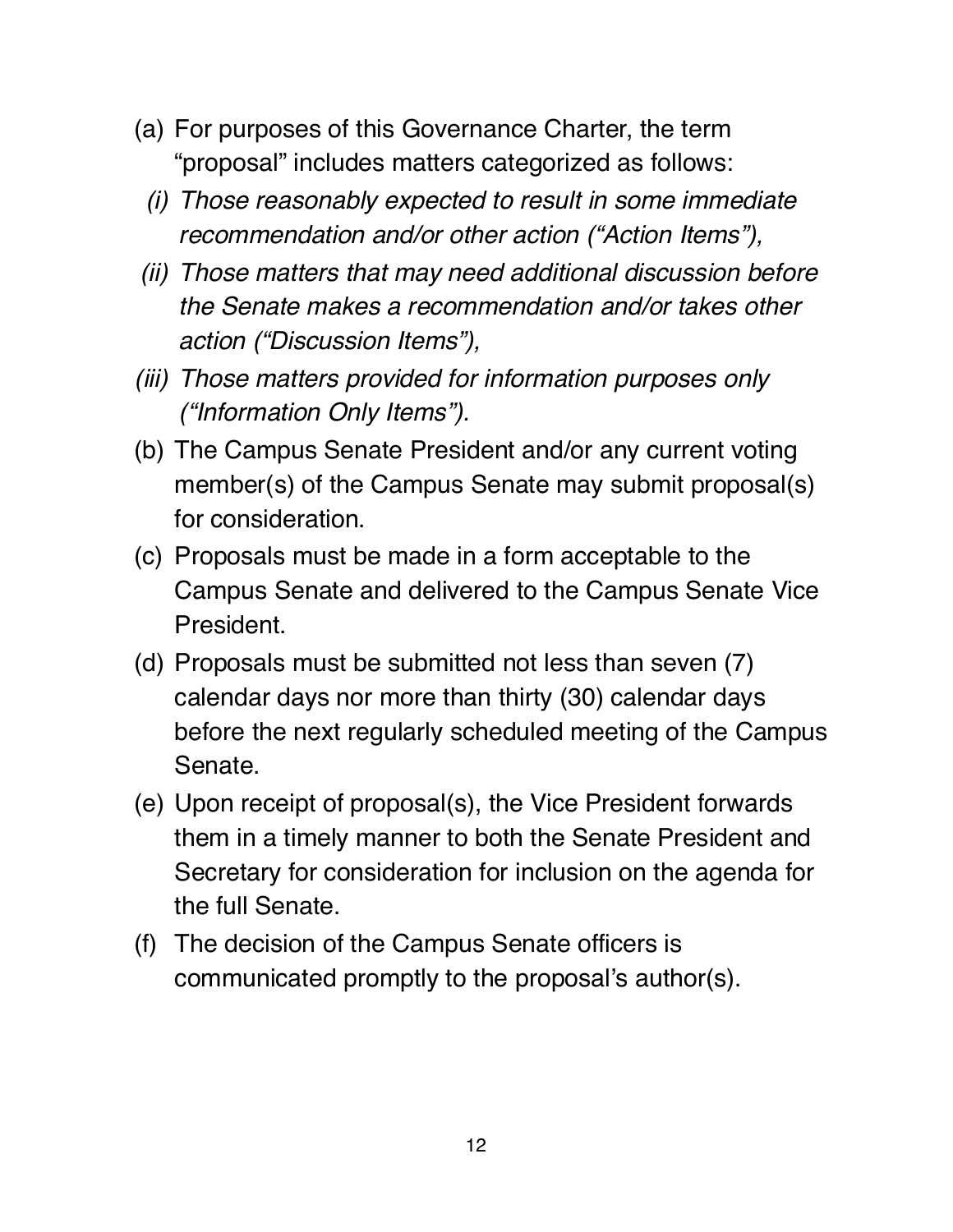- (g) If the Senate Officers decline to accept a proposal, or any portion thereof, for the Congress agenda, the proposal's author(s) may make a separate proposal asking that the original proposal be considered for the agenda by the full Senate, and upon a majority vote of seven (7) or more Senate representatives, the proposal is added to the next following regular meeting agenda of the full Campus Senate. The seven (7) calendar day advance notice requirement does not apply.
- (h) A proposal may be withdrawn by the petitioner at any time before it is voted on by the Campus Senate.
- (i) Proposals may not be amended once accepted for an agenda.

#### Section 2.11 Campus Senate Resolutions

- (a) Upon a motion made, seconded, and carried by majority vote of the Senate representatives eligible to vote, any action may be reduced to writing by means of a formal "Resolution" and submitted to the appropriate campus or college authorities.
- (b) All Senate Resolutions are made available to the campus community in a timely fashion by the Senate Secretary.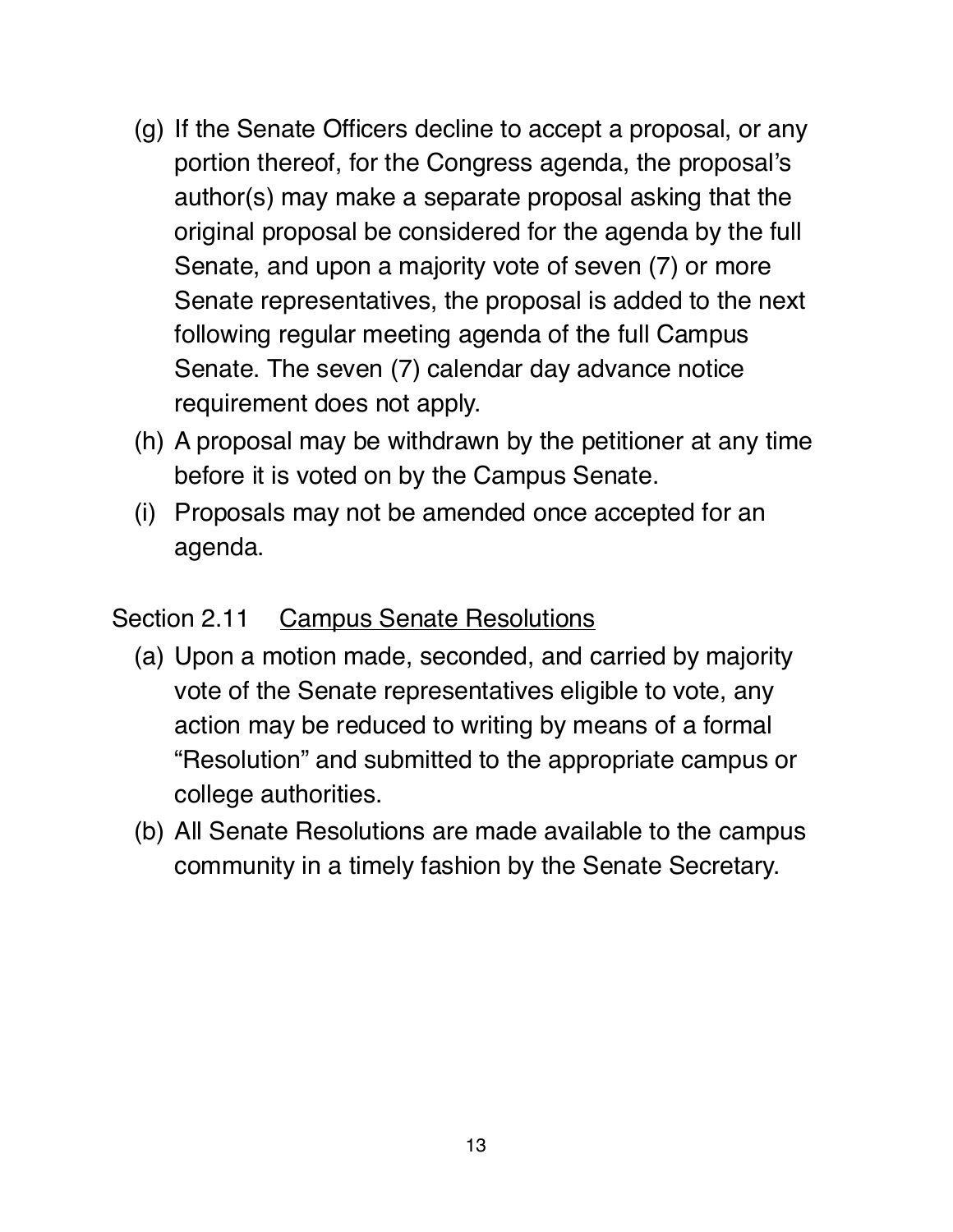Section 2.12 Waiting Period: Any proposal, or any portion thereof, brought before the Campus Senate, which is voted on and fails to attain a majority vote, may not be brought back before the Campus Senate any earlier than the next following academic year and only upon a showing of significantly changed circumstances warranting reconsideration.

#### Section 2.13 Committees, Subcommittees, and Task Forces

- (a) The Campus Senate may establish, modify and/or terminate committees, subcommittees, and task forces as warranted but shall maintain not more than a combined total of twelve (12) such entities at any one time and subject to biennial review as to the continued need of each, except as otherwise specifically provided.
- (b) Committees, subcommittees, and task forces created by the Campus Senate may establish their own rules of procedure but must, at a minimum, meet regularly; post agendas a reasonable period of time in advance of each meeting; and maintain detailed summary minutes and a complete record of its proceedings, actions and recommendations, all of which are made available to the campus community in a timely fashion.
- (c) In the event of a dispute regarding committees, subcommittees and/or task forces, the Chairs of the affected entities shall meet promptly to resolve the matter, and failing to find satisfactory agreement, submit the matter to the Campus Senate officers whos' decision shall be final and binding on all parties.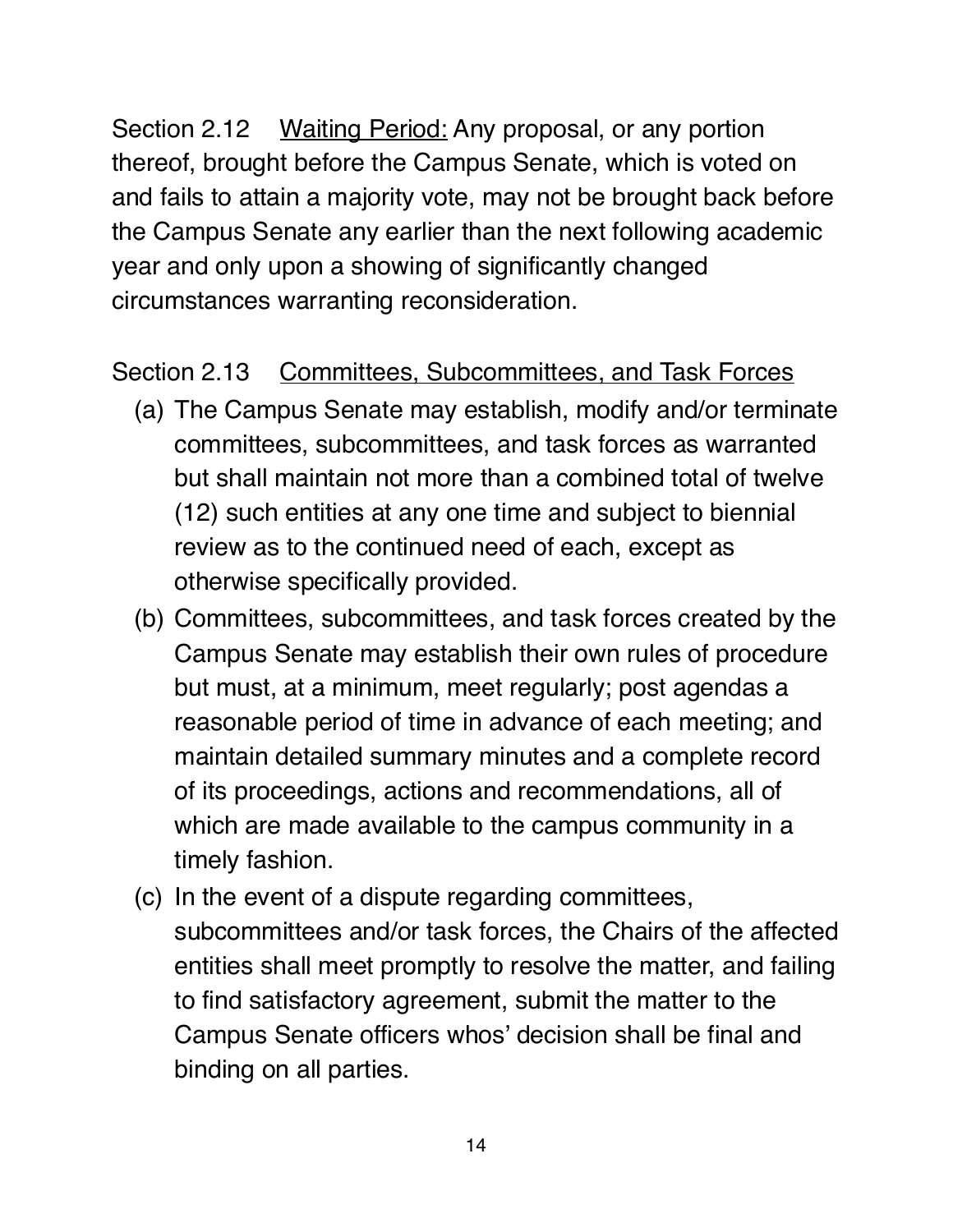## Section 2.14 Campus Educational Content Committee

- (a) The Campus Senate charters the Campus Educational Content Committee (formerly known as "Curriculum Committee") as a permanent standing committee reporting directly to the Campus Senate.
- (b) The Committee is charged with oversight of and making recommendations through the Campus Senate to the Campus CEO, and/or central College System Office relating to matters that would reasonably fall within what is typically accepted within the general academic community as being related to campus educational content.
- (c) Composition
	- *(i) Voting members of the Campus Educational Content Committee shall consist of one (1) representative selected by majority vote of and from each of the Department/Learning Discipline/Caucus set forth in Article II, Section 2 of this Governance Charter.*
- *(ii) Ex-officio non-voting members shall consist of the Dean of Academics and Student Affairs and the campus Registrar. By majority vote of the Committee, other ex-officio members may be added and deleted as warranted.*
- *(iii) Serving members of the Campus Senate may not serve on the Committee but may attend meetings in a non-voting ex officio capacity.*
- (d) Terms and Vacancies
	- *(i) Members of the Committee serve a term of two (2) consecutive academic years.*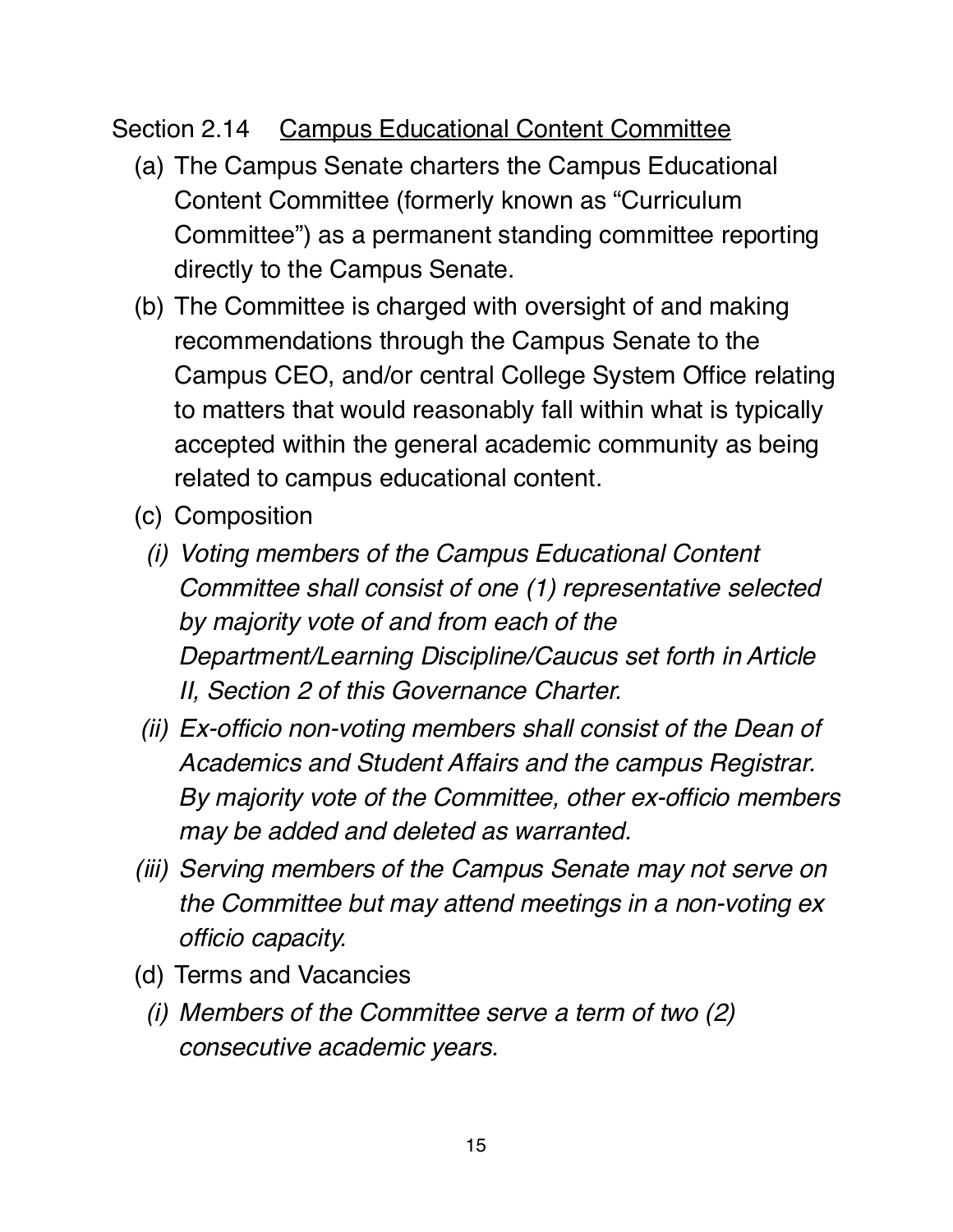- *(ii) No person on the Committee may serve more than two (2) consecutive terms.*
- *(iii) There is no limit to the number of non-consecutive terms a person may serve.*
- *(iv) In the event a department/learning discipline fails to fill all available Committee seats in a timely fashion, the College CEO fills the vacancies by appointment with each appointee drawn from the population to be represented.*
- *(v) Service on the College Curriculum Committee under the former Governance Charter counts and carries forward toward the term limits set forth in this Governance Charter.*
- (e) Officers
	- *(i) As practicable but before the close each academic year, each Department/Learning Discipline/Caucus meets and selects a Committee representative. Thereafter, as soon as practicable but before the close of the academic year, the newly elected Committee meets and elects a Chair, Vice Chair, and Secretary from their ranks to serve in the coming academic year.*
- *(ii) Each officer serves a one-year term*
- *(iii) An officer may be removed at any time by a two thirds majority of the Campus Senate voting members and for just cause shown.*
- *(iv) The Chair of the Committee serves as a non-voting, exofficio member of the Campus Senate, making reports to the Senate monthly or as otherwise directed by the Senate.*
- (f) Proceedings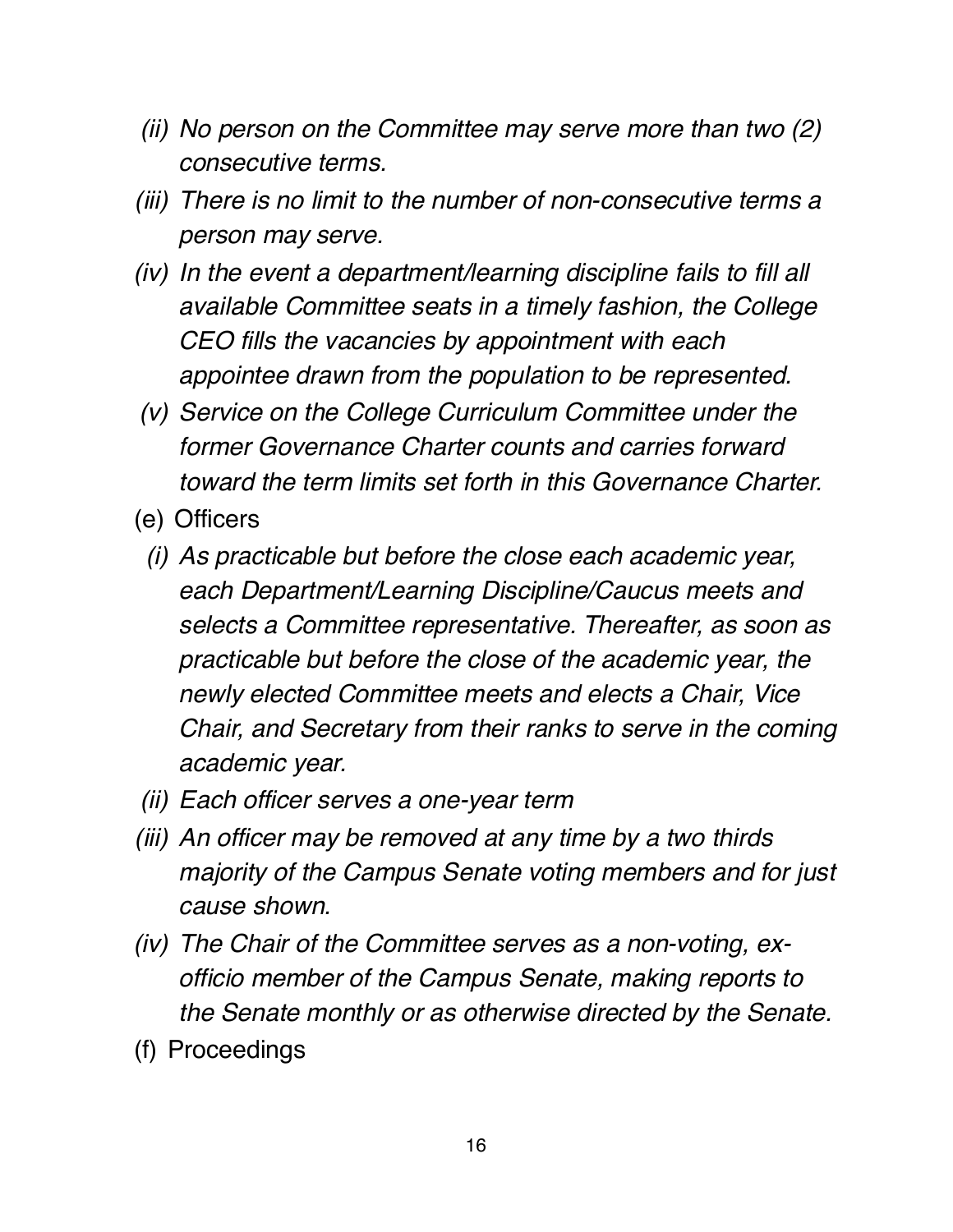*All business of the Committee shall be conducted pursuant and otherwise consistent with the provisions of this Charter pertaining to the Campus Senate as a whole, except as otherwise provided in this Governance Charter including but not necessarily limited to the following:*

- *(i) The Committee is limited to appointing no more than six (6) committees, subcommittees, and/or task forces with the charter of each reviewed for renewal not less often than biennially.*
- *(ii) Serving members of the Campus Senate may not serve on the Committee.*
- (g) Removal
	- *(i) Upon a majority vote of those represented, any Campus Educational Content Committee representative may be removed from office at any time and for any reason.*
- *(ii) Upon a two-thirds majority vote consisting of the voting members of the Campus Educational Content Committee, a Committee representative may be removed from office at any time for just cause shown.*
- (h) Administrative Support
	- *(i) Ministerial and administrative matters, including but not necessarily limited to agendas, meeting minutes, handouts, committee resolutions, meeting times and locations, class schedules, program reviews, and other such matters are handled through the Office of the Academic Dean working in cooperation with the Officers.*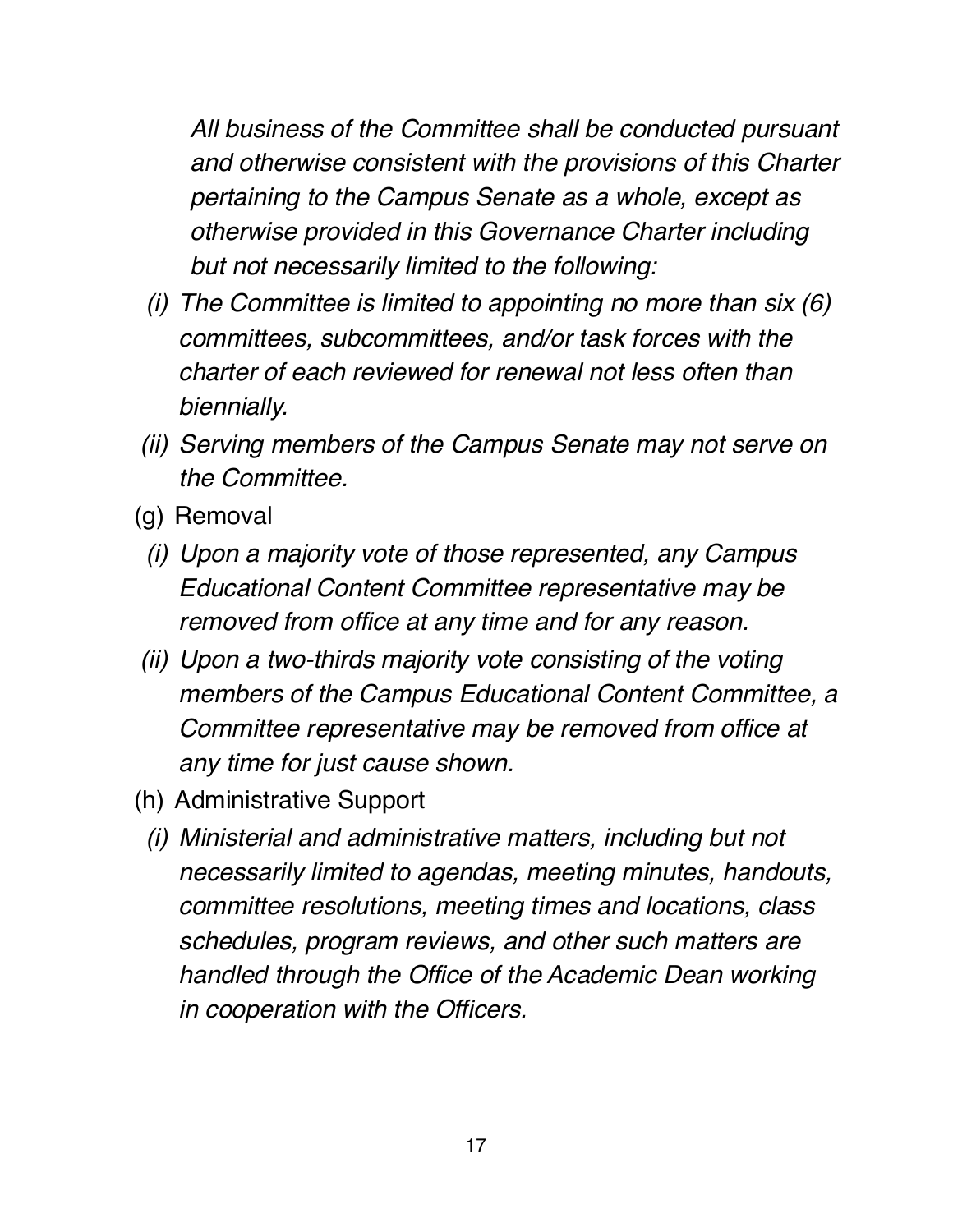## **Article III. CAMPUS COUNCILS**

Section 3.01 Faculty Council

- (a) The Faculty Council consists of all campus faculty.
- (b) The Faculty Council makes recommendations exclusively by means of Resolutions to the Campus Senate on issues relevant to the governance of the campus by means of a majority vote of those voting.
- (c) The Faculty Council meets not less often than once per semester.
- (d) The At-large Faculty member of the Campus Senate convenes the Council.
- (e) The Faculty Council makes and applies its own rules of procedure.
- (f) The Faculty Council may create, modify, and/or terminate committees and task forces as warranted, limited to having not more than six (6) such entities active at any one time and with each entity's charter and charge reviewed for renewal not less often than biennially.

## Section 3.02 Staff Council

- (a) The Staff Council consists of all campus staff represented by a collective bargaining agreement.
- (b) The Staff Council makes recommendations exclusively by means of Resolutions to the Campus Senate on issues relevant to the governance of the campus by means of a majority vote of those voting,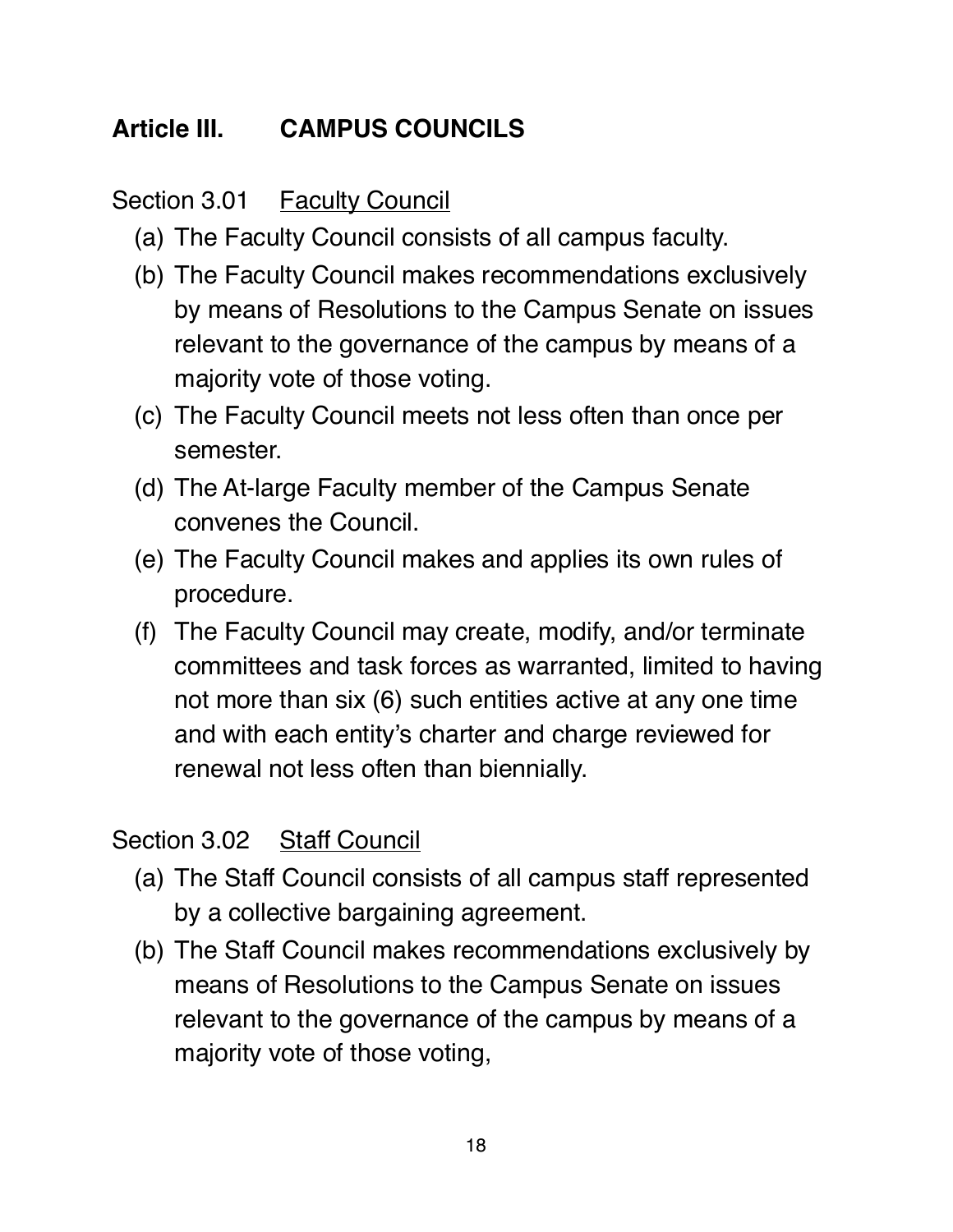- (c) The Staff Council meets not less often than once per semester.
- (d) The At-large Staff member of the Campus Senate convenes the Council.
- (e) The Staff Council makes and applies its own rules of procedure.
- (f) The Staff Council may create, modify and/or terminate committees and task forces, as warranted limited to having not more than six (6) such entities active at any one time and with each entity's charter and charge reviewed not less often than biennially.

## **Article IV. OPEN ACCESS**

Section 4.01 Open Meetings: All meetings of any body referenced in this Governance Charter are open to all campus employees.

Section 4.02 Observers: Those not having official business before the body attend only as quiet observers.

## **Article V. CHANGES**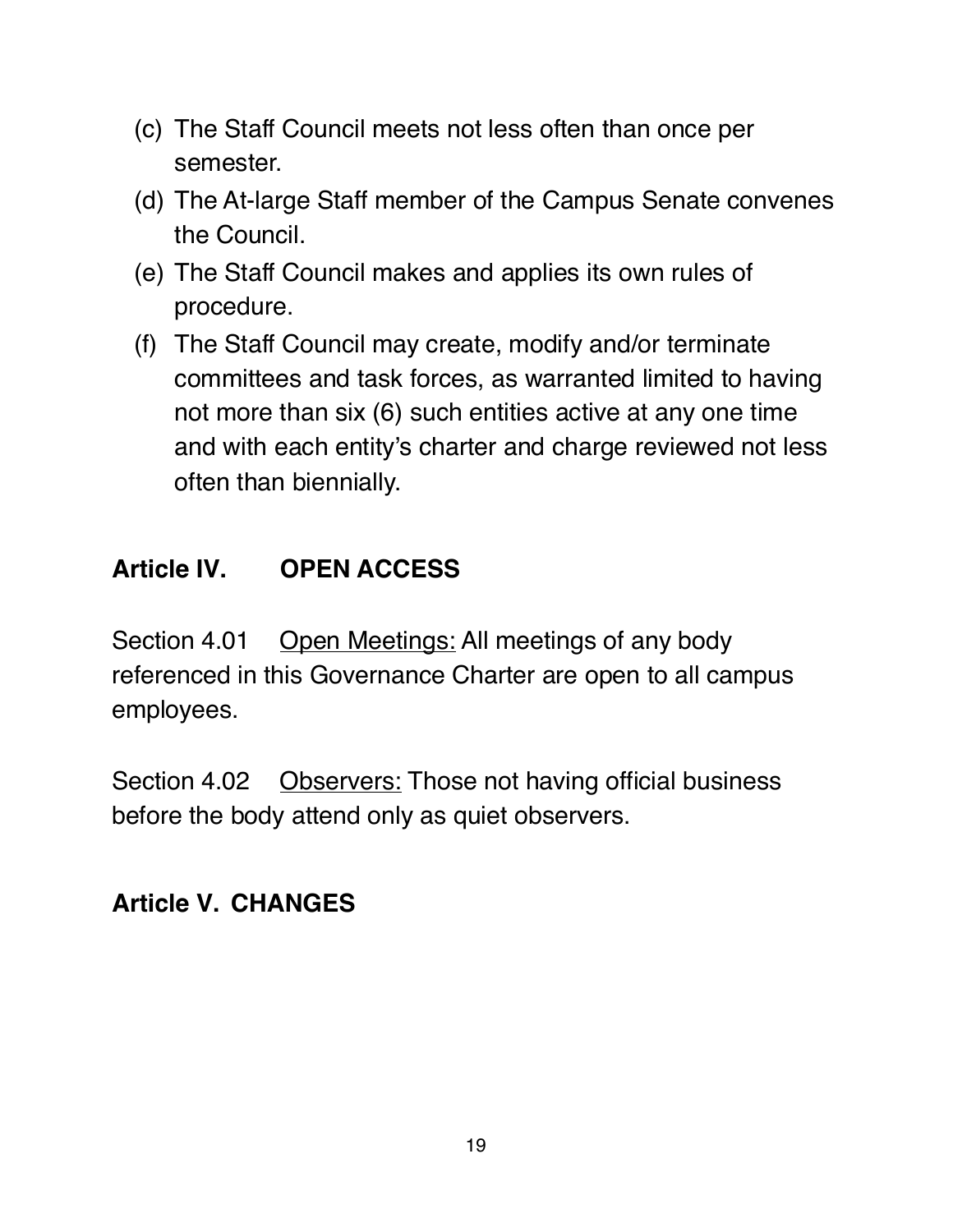Section 5.01 Amendment and Referendum: Any change in this Governance Charter can be made only by a two-thirds majority vote of the voting members of the Campus Senate whereupon the matter is put to a vote of all full-time, tenure-track faculty and permanent full-time, non-managerial employees on the date of the vote.

Section 5.02 Periodic Review: Beginning with the Academic Year 2027–2028 and every five (5) academic years thereafter, the Campus Senate shall commission an ad hoc Governance Charter Review Task Force consisting exclusively of members of the college community covered by this Charter to review the thencurrent Governance Charter and make recommendations, as warranted, to amend, update, or otherwise revise and/or change the Governance Charter.

## **Article VI. EFFECTIVE DATE**

Section 6.01 This Governance Charter goes into effect beginning with the Fall 2022 academic semester.

## **Article VII. EFFECT OF "ONE COLLEGE" INITIATIVE**

Section 7.01 Any and all changes specifically referenced as being related to the One College initiative are conditioned upon its implementation.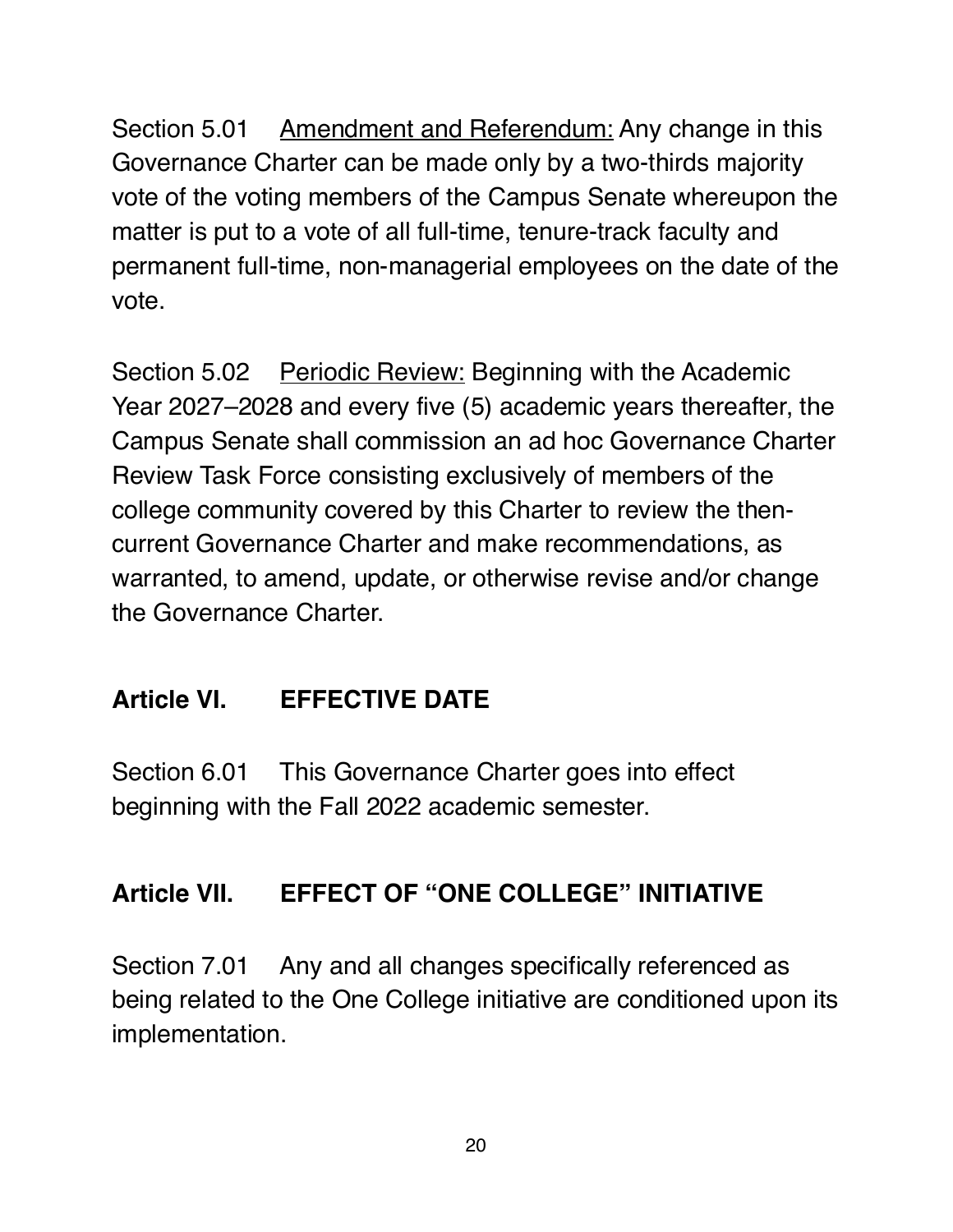## **Article VIII. COMPLIANCE AND DIVISIBILITY**

Section 8.01 In the event any portion of this Governance Charter is found by competent authority to be unenforceable, it shall not affect the remainder of the Charter which shall remain in full force and effect.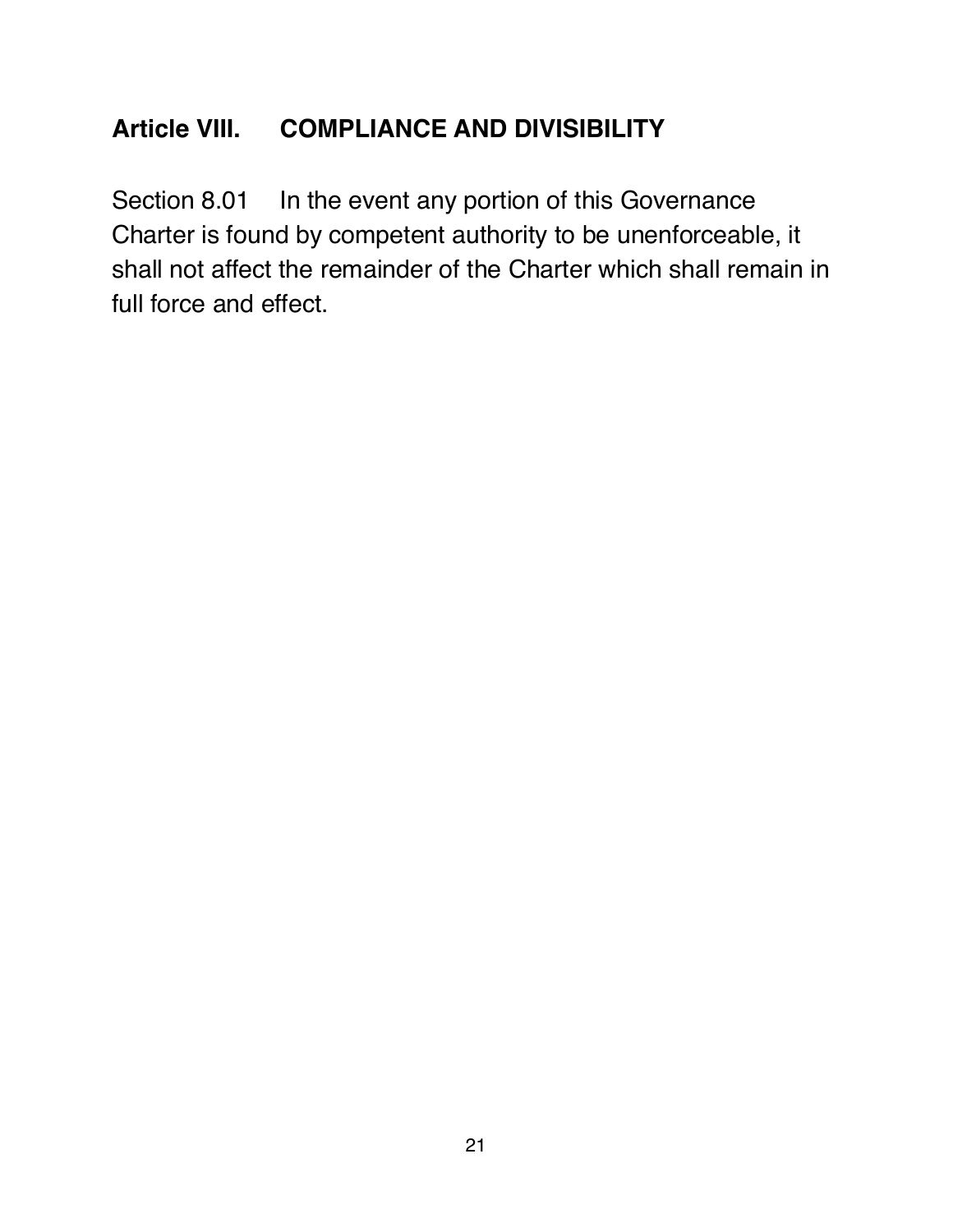